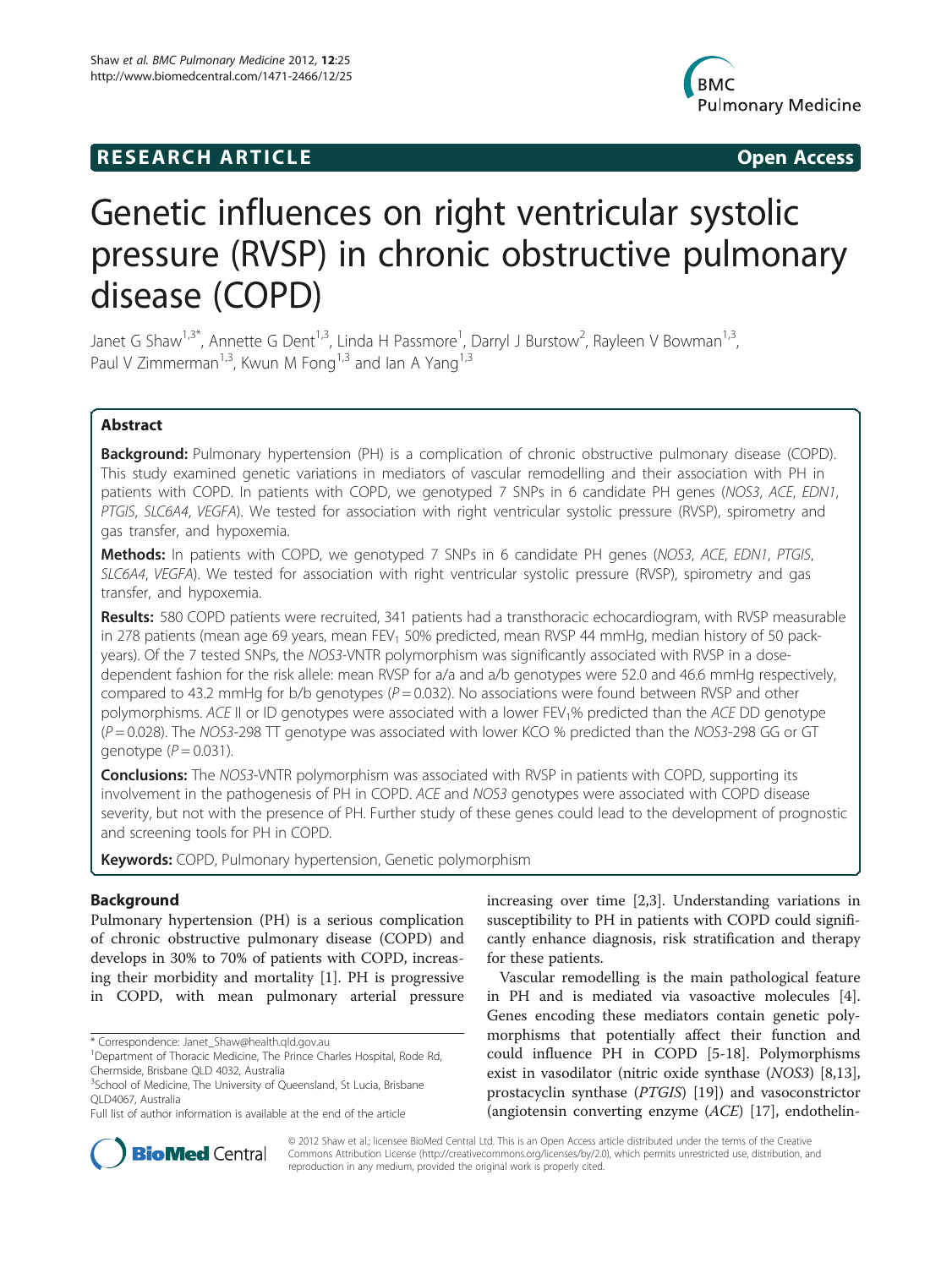1 (ET1), serotonin transporter (SLC6A4) [[14](#page-7-0)]) and vascular endothelial growth factor (VEGFA) [\[20](#page-7-0)] genes.

We hypothesised that genetic variation in genes encoding mediators acting on pulmonary vessels alters right ventricular systolic pressure (RVSP) in patients with COPD, even after adjustment for clinical factors associated with elevated RVSP. Additionally, we hypothesised that these polymorphisms are associated with COPD disease severity. We selected variants previously associated with vascular disease, in vasoactive mediators of biological importance in pulmonary hypertension.

#### Methods

#### **Participants**

Patients with a thoracic physician's diagnosis of COPD, based on chronic airflow limitation not fully reversible with bronchodilator [\[21](#page-7-0)], reduced gas transfer (KCO) and/or emphysema on CT scan, were recruited from thoracic clinics and wards of The Prince Charles Hospital (TPCH). Patients with other major respiratory diseases, including interstitial lung disease, lung cancer, pneumonia, cystic fibrosis, bronchiectasis, pleural effusion and lung surgery, were excluded. All participants gave written informed consent. This study was approved by the research ethics committees of TPCH (EC9865 and EC2108) and The University of Queensland (H372).

#### Clinical phenotyping

Participants completed a clinical questionnaire about their lung disease, symptoms, smoking history and ethnicity. One pack-year of smoking was defined as the equivalent of 20 cigarettes smoked per day for one year. Chronic bronchitis was defined as a cough with sputum production for at least 3 months in each of two consecutive years [\[21\]](#page-7-0).

#### Lung function tests

Participants had lung function tests at recruitment, during their routine care at the hospital, whilst clinically stable. Lung function testing consisted of spirometry and single breath carbon monoxide diffusing capacity (DLCO) and performed according to American Thoracic Society/European Respiratory Society Taskforce (ATS/ ERS) standards [[22-24](#page-7-0)]. Measurements were compared to predicted values [\[25,26](#page-7-0)]. The lung function parameters  $FEV_1$ , slow vital capacity (VC),  $FEV_1/VC$  ratio and KCO were used to characterise COPD.

#### Echocardiography

A subgroup of patients had a transthoracic echocardiogram performed as a routine part of their clinical care, using standard techniques [[27](#page-7-0)]. RVSP was calculated using the simplified Bernoulli equation. The pressure difference between the right ventricle and right atrium during systole is reflected by the velocity of the tricuspid regurgitation (TR) signal. RVSP can be estimated from right atrial pressure using the equation  $RVSP = 4$  $(V_{TR})^2$  + RAP, where  $V_{TR}$  is peak TR velocity (m/s) and RAP is mean right atrial pressure (mmHg). The mean RAP is estimated using inferior vena cava (IVC) size and reactivity as per American Society of Echocardiography (ASE) recommendations [[28](#page-7-0)].

#### Arterial blood gases

Arterial blood gas (ABG) results were obtained from the patients' medical records. Arterial blood was drawn from the radial artery while the patients breathed room air.

#### Genotyping

Genomic DNA was extracted from peripheral blood using a modified salt extraction method [[29\]](#page-7-0). Polymerase chain reaction (PCR) was used to genotype two polymorphisms, PCR with restriction fragment length polymorphism (RFLP) was used for three polymorphisms, and single base pair extension was used for one polymorphism (see Additional file [1:](#page-6-0) Table S1). PCR reactions were performed in a final volume of 20 μl containing 10 ng genomic DNA, 0.2 mM of dNTPs, and 0.25 μM of each of the forward and reverse primers. For five polymorphisms, 0.5 U REDTaq DNA polymerase (Sigma, Saint Louis, Missouri, USA) and 10x REDTaq PCR reaction buffer were used. For the SLC6A4 polymorphism, 1.5 U HotStarTaq DNA polymerase (QIA-GEN, Hilden, Germany) and 10x HotStar PCR reaction buffer were used, together with 5x Q-Solution. The PCR amplification was performed in a thermal cycler. Genotypes were determined by agarose gel electrophoresis of PCR products. Ethidium bromide was added to each gel at 1 μg/ml final concentration. The stained bands were visualised by the Molecular Imager FX (Bio-Rad, Hercules, California, USA). To ensure reproducibility, 10% of the samples were chosen randomly and repeated for each polymorphism; these genotypes were confirmed by this repeated testing.

The *EDN1* gene polymorphism was genotyped by single base extension with alleles identified by direct mass measurement of the analyte using the SEQUENOM<sup>TM</sup> MassARRAY<sup>®</sup> system (MALDI-TOF mass spectrometry) at the Australian Genome Research Facility.

#### Statistical methods

SPSS (Statistical Package for the Social Sciences) for Windows Version 17.0 (SPSS Inc, Chicago Illinois, USA) was used. Hardy-Weinberg equilibrium was calculated using the  $\chi^2$  test to compare expected vs observed genotype frequencies. Associations of genotypes with RVSP or lung function were performed using ANOVA for additive genotype models (AA  $vs$  AB  $vs$  BB), and  $t$ -tests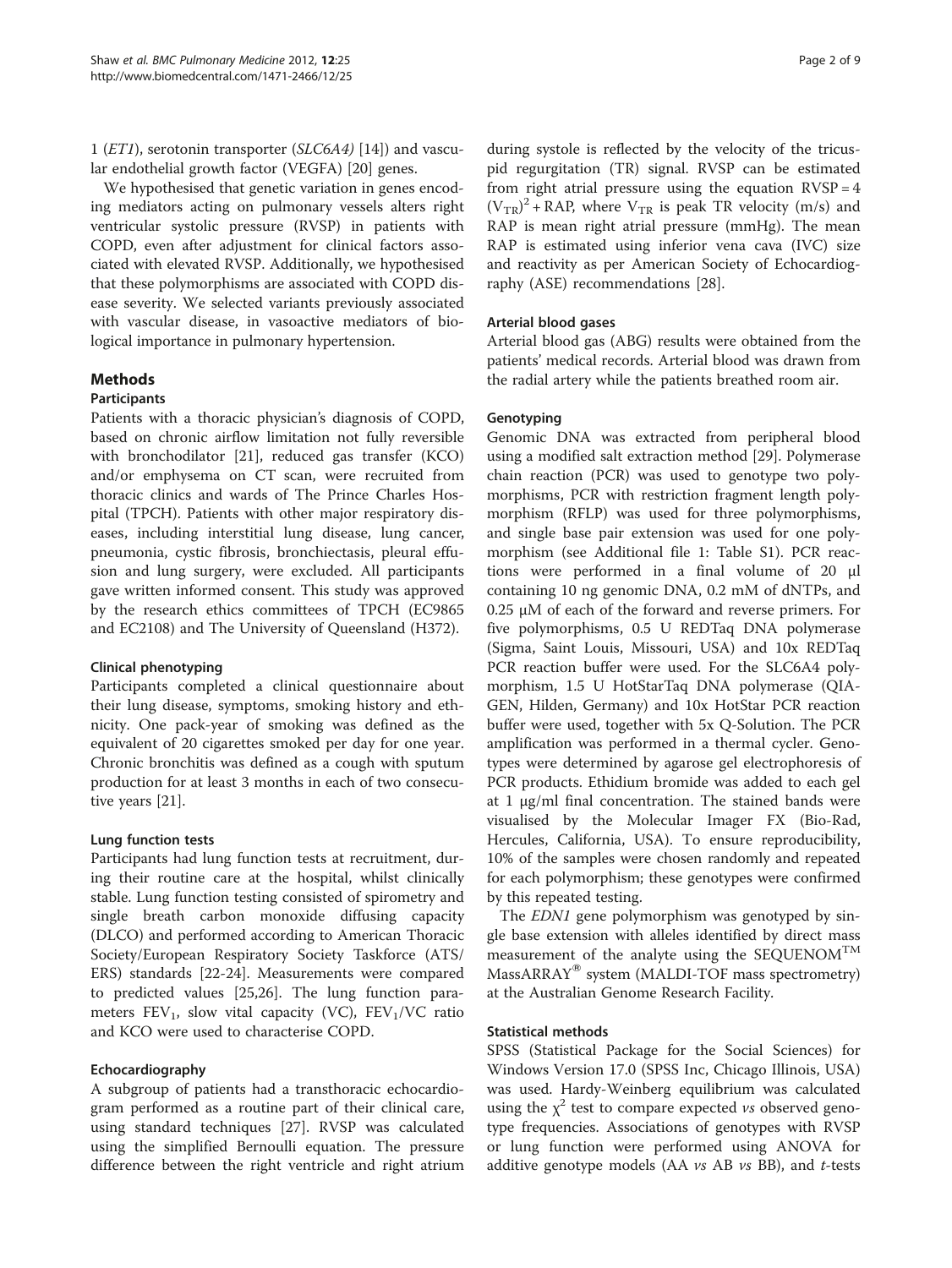<span id="page-2-0"></span>for dominant  $(AA \text{ vs } AB + BB)$  and recessive  $(AA + AB)$ vs BB) genotype models. Adjustment for clinical confounders was performed using multiple linear regression, in which genotypes and clinical covariates (age, gender, BMI, PaO<sub>2</sub>, FEV<sub>1</sub>% predicted, KCO % predicted) were independent variables, and RVSP was the dependent variable. Analyses were done for all available participants, and also with the subgroup of COPD patients with  $FEV_1/VC < 0.7$ . In all analyses, a two-tailed P value of <0.05 was considered significant.

For the t-test analyses of RVSP using dominant or recessive models, power calculations indicated that a total of 190 participants with RVSP measurements were required to detect a difference of 15% in mean RVSP in the cohort, with 80% power (based on mean RVSP of 44 mmHg, SD 13 mmHg, P value of 0.05, and ratio of genotype groups of at least 1:2, which was the case for all variants studied, except the NOS3 VNTR which had a lower ratio) (PS Power calculation program [\[30](#page-7-0)]). Power varied according to allele frequency and type of genetic analysis.

#### Results

#### Participant characteristics

580 patients with COPD were studied (Table 1); most were Caucasian males (only two of Asian ethnicity), with a mean age of 68 years. Chronic bronchitis was present in 35% of patients. All were current or former smokers, with the exception of six never smokers who nevertheless satisfied criteria for COPD. 514 patients (89%) had moderate to severe airflow limitation (FEV1% predicted  $<$  80%), with mean FEV<sub>1</sub> 50% predicted. Gas transfer (KCO) was measured in 97% (561/580) of patients, and was below the lower limit of normal (75% predicted) in

|  |  |  | Table 1 Demographic characteristics of participants |  |
|--|--|--|-----------------------------------------------------|--|
|--|--|--|-----------------------------------------------------|--|

| <b>Characteristics</b>                  | All COPD<br>patients | Subgroup with<br><b>RVSP</b> results | Subgroup without<br>measureable RVSP | P value |
|-----------------------------------------|----------------------|--------------------------------------|--------------------------------------|---------|
| Males/Females                           | 364/216              | 167/111                              | 42/21                                |         |
| %Males/%Females                         | 63/37                | 60/40                                | 67/33                                |         |
| Mean (SD) age at recruitment (yr)       | 68.1 (9.3)           | 69.3 (9.0)                           | 67.3 (9.8)                           | 0.11    |
| Range                                   | $35.1 - 87.0$        | 38.3-87.0                            | 35.1-81.2                            |         |
| Median smoking history (pack years)     | 50                   | 50                                   | 47                                   | 0.93    |
| (IQR)                                   | $(33.8 - 69.0)$      | $(31.5 - 69.0)$                      | $(34.0 - 68.8)$                      |         |
| Range                                   | $0.0 - 186.0$        | $0.0 - 186.0$                        | 8.5-172.5                            |         |
| Chronic bronchitis present (% of total) | 201 (35%)            | 99 (36%)                             | 26 (41%)                             | 0.33    |
| Mean $(SD)$ FEV <sub>1</sub> $(L)$      | 1.2(0.63)            | 1.20(0.55)                           | 1.13(0.50)                           | 0.40    |
| Range                                   | $0.2 - 4.7$          | $0.2 - 3.9$                          | $0.34 - 3.09$                        |         |
| Mean (SD) FEV <sub>1</sub> % predicted  | 50 (21.8)            | 50 (20.8)                            | 44.5 (18.1)                          | 0.062   |
| Range                                   | $7 - 129$            | $7 - 129$                            | 11.4-89.3                            |         |
| Mean (SD) VC (L)                        | 2.8 (0.92)           | 2.7(0.83)                            | 2.81(0.87)                           | 0.28    |
| Range                                   | $0.9 - 6.4$          | $0.9 - 5.6$                          | 1.15-4.88                            |         |
| Mean (SD) VC (L) % predicted            | 77.3 (17.8)          | 76.0 (17.4)                          | 75.5 (16.6)                          | 0.88    |
| Range                                   | 28.5-132.3           | 28.8-132.3                           | 36.3-111.0                           |         |
| Mean (SD) FEV <sub>1</sub> /VC ratio %  | 45 (15)              | 45 (14)                              | 40.9 (13.5)                          | 0.026   |
| Range                                   | 7-80                 | $7 - 80$                             | 17.5-67.9                            |         |
| Mean (SD) KCO (ml/min/mmHg/L)           | 2.5(0.96)            | 2.4(0.97)                            | 2.56(0.97)                           | 0.36    |
| Range                                   | $0.44 - 6.6$         | $0.44 - 6.6$                         | $0.49 - 4.7$                         |         |
| Mean (SD) KCO % predicted               | 58 (22.5)            | 58 (23.4)                            | 59.8 (22.4)                          | 0.60    |
| Range                                   | 9.8-134.5            | 12.6-134.5                           | 9.8-109.8                            |         |
| Mean (SD) RVSP (mmHg)                   | 44.2 (12.7)          | 44.2 (12.7)                          | Unable to                            |         |
| Range                                   | 16.0-94.0            | 16.0-94.0                            | measure                              |         |
| Mean (SD) PaO <sub>2</sub> (mmHg)       | 70.5 (11.6)          | 69.4 (11.8)                          | 71.7 (11.5)                          | 0.23    |
| Range                                   | 35.0-99.0            | 35.0-99.0                            | 53.0-95.0                            |         |
| Mean (SD) PaCO <sub>2</sub> (mmHg)      | 41.3 (7.7)           | 41.6(8.1)                            | 40.8 (7.7)                           | 0.49    |
| Range                                   | 26.0-76.0            | 27.0-76.0                            | 26.0-62.0                            |         |
| Mean (SD) BMI ( $kg/m2$ )               | 25.0(5.5)            | 24.9 (5.3)                           | 26.0(5.5)                            | 0.14    |
| Range                                   | 13.0-46.1            | 13.5-44.0                            | 15.9-46.1                            |         |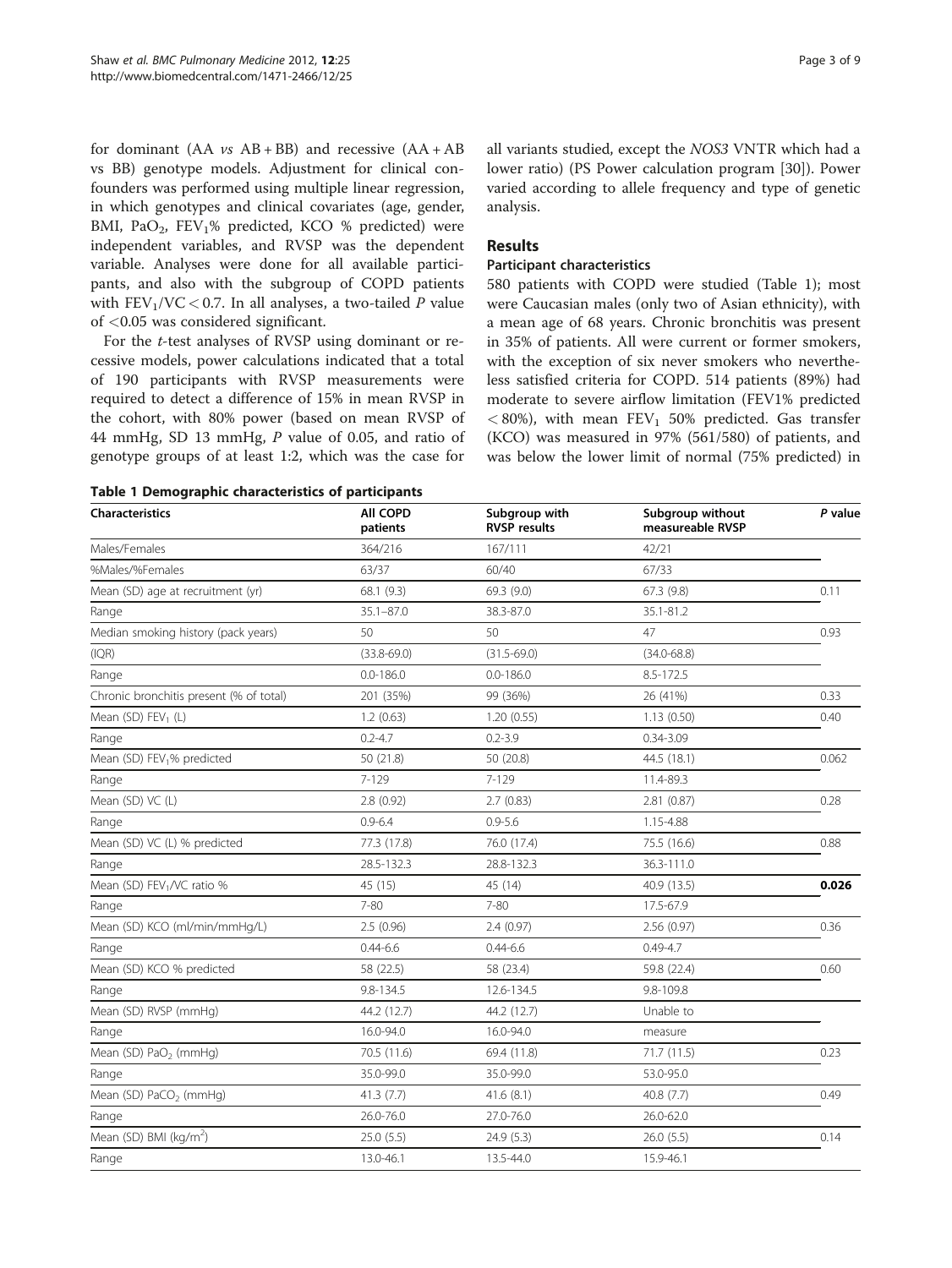78% (437/561). Mean gas transfer (KCO % predicted) was 58%. ABG results were obtained for 271 patients who also had a measureable RVSP, 81% of the patients had an ABG within 12 months of their echocardiogram.

#### Echocardiography

Echocardiography was performed in 341 of the 580 (59%) patients. RVSP was measurable in 278 of the 341 patients who had an echocardiogram (82% of total 341). The demographic characteristics of patients who had echocardiography did not differ significantly from those of patients with no echocardiography. Echocardiography was performed but no RVSP measurement was possible in 63 patients either because there was no tricuspid regurgitation or the echocardiogram was technically difficult and echo signals could not be obtained. Demographic and disease characteristics were similar between patients with and without measurable RVSP, except for a lower  $FEV<sub>1</sub>/VC$  ratio in those without measurable RVSP. Both these subgroups had similar characteristics to the whole cohort (Table [1\)](#page-2-0). RVSP measurements ranged from 16 to 94 mmHg, 115 patients were within the normal range chosen for this study (15-39 mmHg) and 163 patients (59%) had  $RVSP \geq 40$  mmHg [\[31\]](#page-7-0).

Data on the left ventricular ejection fraction (EF), mitral valve and aortic valve were collected for each patient. 13 patients had missing EF measurements and 6 patients had missing information on both mitral and aortic valves. A normal EF (>50%) was recorded for 275 (80% of 328) of the patients (range 11% - 82%, mean (SD) 59% (12.2)). 60% (205 of 335) of the patients had a normal mitral valve, with 123 (36%) having some degree of mitral regurgitation (of whom 38 had moderate to severe mitral regurgitation), 5 (1.5%) having mitral stenosis (of whom 3 had moderate to severe mitral stenosis) and 2 (0.6%) having both. A normal aortic valve was found in 48% (165 of 335) of the patients, 103 (30%) had aortic valve sclerosis, 54 (16%) had aortic regurgitation (of whom 14 had moderate to severe aortic regurgitation) and 13 (3.8%) had aortic stenosis (of whom 7 had moderate to severe aortic stenosis).

#### Genotypes

98.6% to 100% of all the patients were successfully genotyped by the PCR or PCR-RFLP methods, and the EDN1 polymorphism had a 95.7% success rate using the single base extension method. The distribution of the genotypes for 6 of the 7 polymorphisms were in Hardy-Weinberg equilibrium (HWE), with the exception being NOS3-Glu298Asp SNP which deviated from HWE  $(P = 0.02)$ .

#### Association of genotypes with RVSP measurements

One-way ANOVA was used to test the relationship between genotype and RVSP (Table [2](#page-4-0)). There was a significant association between RVSP and NOS3-VNTR SNP genotypes  $(P = 0.032)$ , with highest mean RVSP in patients with 4aa genotype of the VNTR. There were no statistically significant associations with RVSP for SNP genotypes of other genes tested (VEGFA, ACE, SLC6A4, PTGIS, NOS3-298 and EDN1). The distribution of genotypes in the subgroup of COPD patients with a RVSP measurement were in agreement with the HWE predicted frequencies except for  $EDNI$  ( $P = 0.04$ ).

When considering only those COPD patients with FEV1/VC < 0.7 ( $n = 263$ ), the NOS3-VNTR SNP genotype association remained statistically significant in a  $t$ -test analysis (4bb, mean (SD) 43.5 mmHg (11.8), n = 186 vs 4ab/4aa, mean (SD) 47.1 mmHg (14.6)  $n = 77$ ,  $P = 0.034$ ).

#### Association of clinical factors with RVSP measurements

Clinical factors potentially confounding the association of genotypes with RVSP include arterial PaO<sub>2</sub>,  $FEV<sub>1</sub>%$ predicted, KCO % predicted and  $FEV<sub>1</sub>/VC$  ratio, all of which showed weak inverse correlations with RVSP (Table [3\)](#page-4-0).

#### Association of genotypes with lung function impairment

To detect disease-modifying effects of the candidate SNPs one-way ANOVA analyses were performed between genotypes and  $FEV_1$  (% predicted) and KCO (% predicted). No significant associations were found (Tables [4](#page-5-0) and [5\)](#page-6-0).

## Linear regression modelling of associations with RVSP measurements

Multiple linear regression modelling was used to test whether genotypes associated with RVSP remained significantly associated, when controlled for clinical factors. Arterial Pa $O_2$  and KCO % predicted were significantly associated with RVSP in all analyses (see Additional file [1:](#page-6-0) Table S2). The association with NOS3-VNTR, as grouped genotypes 4aa + 4ab vs 4bb, remained significantly associated with RVSP, even when controlling for the clinical factors (see Additional file [1:](#page-6-0) Table S3).

#### Additional genetic modelling

Patients with the NOS3-VNTR 4aa or 4ab genotypes had significantly higher RVSP levels than the NOS3-VNTR 4bb genotype (see Additional file [1](#page-6-0): Table S3). There were no other significant differences observed between genotypes and RVSP when using dominant and recessive genetic models. The ACE II or ID genotypes were associated with a significantly lower  $FEV<sub>1</sub>%$  predicted than the DD genotype  $(P = 0.028)$  (see Additional file [1:](#page-6-0) Table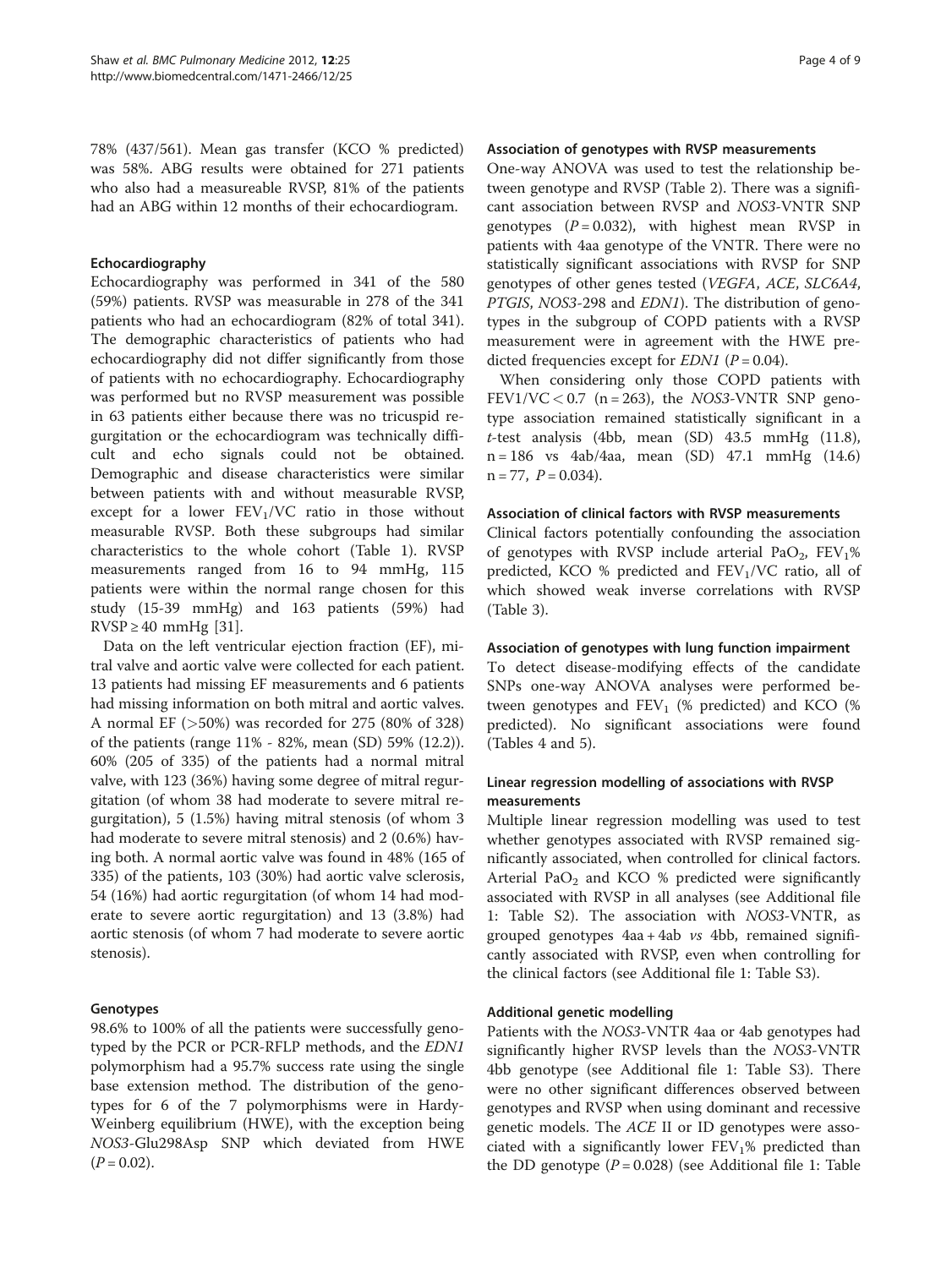| Gene           | Genotypes         | Number    | <b>Mean RVSP</b><br>(mmHg) | Standard<br><b>Deviation</b> | $P$ value |
|----------------|-------------------|-----------|----------------------------|------------------------------|-----------|
| VEGFA          | GG                | 123       | 42.8                       | 12.0                         | 0.24      |
|                | GC                | 117       | 45.2                       | 13.6                         |           |
|                | $\overline{CC}$   | 38        | 46.0                       | 12.1                         |           |
|                |                   | Total 278 | 44.2                       | 12.7                         |           |
| NOS3-VNTR      | 4 <sub>b</sub> b  | 199       | 43.2                       | 11.8                         | 0.032     |
|                | 4ab               | 70        | 46.6                       | 13.8                         |           |
|                | 4aa               | 8         | 52.0                       | 20.2                         |           |
|                |                   | Total 277 | 44.3                       | 12.7                         |           |
| $\mathit{ACE}$ | $\parallel$       | 69        | 45.6                       | 14.2                         | 0.61      |
|                | ID                | 139       | 44.0                       | 12.5                         |           |
|                | <b>DD</b>         | 69        | 43.6                       | 11.6                         |           |
|                |                   | Total 277 | 44.3                       | 12.7                         |           |
| SLC6A4         | $\mathsf{LL}$     | $90\,$    | 42.7                       | 12.6                         | 0.43      |
|                | LS                | 131       | 44.8                       | 13.2                         |           |
|                | SS                | 53        | 45.1                       | 11.3                         |           |
|                |                   | Total 274 | 44.2                       | 12.6                         |           |
| PTGIS          | $\subset \subset$ | 172       | 43.9                       | 12.2                         | 0.83      |
|                | CA                | 90        | 45.0                       | 13.6                         |           |
|                | AA                | 15        | 44.3                       | 13.8                         |           |
|                |                   | Total 277 | 44.3                       | 12.7                         |           |
| NOS3-298       | GG                | 120       | 44.4                       | 12.6                         | 0.83      |
|                | GT                | 135       | 43.9                       | 12.4                         |           |
|                | $\overline{\Pi}$  | 22        | 45.6                       | 15.7                         |           |
|                |                   | Total 277 | 44.3                       | 12.7                         |           |
| EDN1           | GG                | 159       | 43.5                       | 12.8                         | 0.15      |
|                | GT                | 83        | 46.0                       | 12.8                         |           |
|                | $\top\top$        | 24        | 40.7                       | 9.3                          |           |
|                |                   | Total 266 | 44.0                       | 12.6                         |           |

#### <span id="page-4-0"></span>Table 2 Association of genotypes with RVSP measurements in COPD patients with an RVSP measurement, using ANOVA

Some samples could not be genotyped, making the totals less than 278.

S4). All other genotypes were not associated with  $FEV<sub>1</sub>%$ predicted. The NOS3-298 TT genotype was associated with lower KCO % predicted than GG or GT genotypes

|  |                                   |  | Table 3 Correlation of clinical factors with RVSP in COPD |
|--|-----------------------------------|--|-----------------------------------------------------------|
|  | patients with an RVSP measurement |  |                                                           |

| <b>Clinical Factor</b>               |     | Number Correlation P value<br>(r) |          |
|--------------------------------------|-----|-----------------------------------|----------|
| PaO <sub>2</sub> vs RVSP             | 222 | $-0.245$                          | 0.00023  |
| PaCO <sub>2</sub> vs RVSP            | 222 | 0.041                             | 0.55     |
| FEV <sub>1</sub> % predicted vs RVSP | 278 | $-0.118$                          | 0.050    |
| KCO percent predicted vs RVSP        | 268 | $-0.258$                          | 0.000019 |
| Age at recruitment vs RVSP           | 278 | 0.117                             | 0.050    |
| Smoking history: pack years vs RVSP  | 278 | $-0.042$                          | 0.48     |
| $FEV1/VC$ ratio vs RVSP              | 278 | $-0.133$                          | 0.027    |
| <b>BMI vs RVSP</b>                   | 278 | $-0.115$                          | 0.055    |

 $(P = 0.031)$  (see Additional file [1](#page-6-0): Table S5). No other significant differences were found between genotypes and KCO % predicted.

# **Discussion**

Few previous studies have examined multiple polymorphisms in relation to PH associated with COPD. In our study we examined seven SNPs in six candidate genes which encode mediators that act on pulmonary vessels. We tested whether these SNPs were associated with RVSP, which is a measure of PH. We found that patients with the NOS3-VNTR 4aa or 4ab genotype had significantly higher RVSPs than those with the NOS3-VNTR 4bb genotype. In contrast, a study of 42 COPD patients and 40 controls found that the NOS3- VNTR 4bb genotype was associated with PH in COPD [[13\]](#page-7-0). The smaller number of patients in their study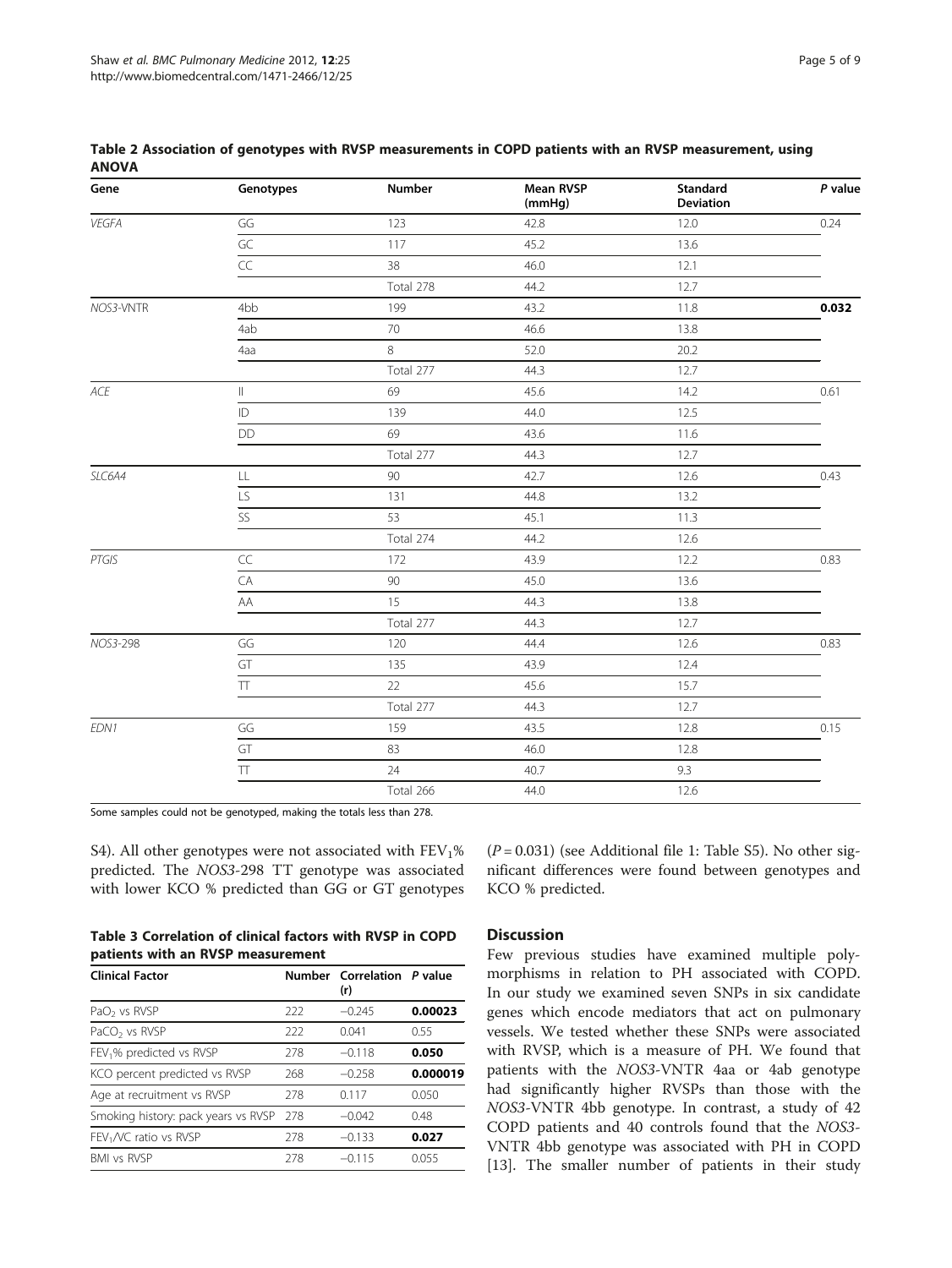| Gene          |     |           | Genotypes Number Mean FEV <sub>1</sub> % Standard P value<br>predicted | <b>Deviation</b> |      |
|---------------|-----|-----------|------------------------------------------------------------------------|------------------|------|
| <b>VEGFA</b>  | GG  | 246       | 48.7                                                                   | 21.0             | 0.23 |
|               | GC  | 256       | 50.6                                                                   | 22.7             |      |
|               | CC  | 75        | 53.5                                                                   | 20.4             |      |
|               |     | Total 577 |                                                                        | 21.7             |      |
| NOS3-VNTR 4bb |     | 414       | 50.0                                                                   | 22.3             | 0.80 |
|               | 4ab | 148       | 51.0                                                                   | 20.6             |      |
|               | 4aa | 15        | 47.7                                                                   | 17.7             |      |
|               |     | Total 577 |                                                                        | 21.7             |      |
| <b>ACE</b>    | Ш   | 142       | 49.6                                                                   | 20.9             | 0.09 |
|               | ID  | 283       | 48.8                                                                   | 21.9             |      |
|               | DD  | 153       | 53.6                                                                   | 22.2             |      |
|               |     | Total 578 |                                                                        | 21.8             |      |
| SLC6A4        | LL  | 179       | 49.7                                                                   | 22.7             | 0.97 |
|               | LS  | 285       | 50.2                                                                   | 21.2             |      |
|               | SS  | 107       | 50.2                                                                   | 22.1             |      |
|               |     | Total 571 |                                                                        | 21.8             |      |
| PTGIS         | CC  | 336       | 50.0                                                                   | 21.0             | 0.77 |
|               | CA  | 200       | 49.9                                                                   | 22.8             |      |
|               | AA  | 42        | 52.4                                                                   | 23.1             |      |
|               |     | Total 578 |                                                                        | 21.7             |      |
| NOS3-298      | GG  | 258       | 50.1                                                                   | 21.0             | 0.61 |
|               | GT  | 276       | 50.9                                                                   | 22.8             |      |
|               | π   | 41        | 47.4                                                                   | 18.3             |      |
|               |     | Total 575 |                                                                        | 21.7             |      |
| EDN1          | GG  | 322       | 50.0                                                                   | 22.4             | 0.77 |
|               | GT  | 178       | 50.6                                                                   | 21.3             |      |
|               | Π   | 42        | 47.9                                                                   | 19.1             |      |
|               |     | Total 542 |                                                                        | 21.8             |      |

<span id="page-5-0"></span>Table 4 Association of genotype groups with  $FEV<sub>1</sub>%$ predicted, using ANOVA

Some samples could not be genotyped, making the totals less than 580.

raises the possibility of a type I error Further studies are required to validate our findings.

There have been conflicting functional studies of the NOS3-VNTR 4aa genotype and plasma nitrite and nitrate (NOx) levels. A study of 428 healthy Caucasian members of 108 nuclear families found significantly higher levels of plasma NOx associated with the 4aa genotype compared to the 4bb and 4ab genotypes [[32\]](#page-7-0). However another study found that there was a strong association between plasma NOx levels and the NOS3-VNTR polymorphism in 413 healthy Japanese subjects, the subjects with the 4aa genotype having significantly lower NOx levels [\[33\]](#page-7-0). The discordant results between these two studies may be due to ethnicity or methodological differences in measuring NOx levels. The functional results from this second study would support our finding of the 4aa genotype

(with potentially lower nitric oxide levels and therefore less vasodilatation) being associated with higher RVSP (higher vascular resistance). The exact functional mechanisms of how the VNTR, or a nearby SNP which is in linkage disequilibrium with it, affects either nitric oxide or vascular remodelling, needs further elucidation.

We identified a number of clinical factors as being significantly associated with elevated RVSP on univariate analysis. These factors are well-known clinical markers of severity of COPD, and would be expected to correlate with elevated RVSP, since PH is related to COPD severity [\[31](#page-7-0)]. The NOS3-VNTR polymorphism was significantly associated with RVSP, and remained so when controlling for these factors.

Considering potential links between COPD severity and PH, we examined the effect of SNPs in relation to respiratory function tests. Patients with the ACE II or ID genotypes showed a statistically significantly lower  $FEV<sub>1</sub>%$  predicted, albeit a clinically small difference, than the ACE DD genotypes. Analysis of the other genetic models for ACE genotypes did not show associations. This is in contrast to a previous study of Caucasian Mediterraneans which found a higher frequency of ACE DD genotypes in 74 male smokers with COPD than in 77 male smokers with normal lung function (odds ratio 2.2) [[34\]](#page-8-0). Additional studies are required to clarify this relationship.

Patients with the NOS3-298 TT genotype had significantly lower KCO than those with the GG or GT genotypes. Sun and co-workers' hypothesis [[8\]](#page-7-0) supports our results in that the lower NO levels associated with the TT genotype would potentially predispose those patients to greater lung tissue damage from cigarette smoke reflected in a reduced KCO.

Potential limitations of this study should be considered. Two of the SNPs showed minor deviation in Hardy-Weinberg equilibrium, although these did not show positive associations. The reason for the minor deviation could include chance or differences in population sampling; we had performed repeat genotyping in 10% of samples and the results were concordant. In some COPD patients, RVSP measurement was not successful because of hyperinflated lungs causing a large retrosternal window, or because the tricuspid regurgitant jet was insufficient to enable calculation of RVSP. Use of echo contrast may have increased the yield of RVSP measurements in these cases. Given the exploratory nature of this study of 7 SNPs and RVSP in COPD, we did not correct for multiple comparisons, and the statistical significance of the results should be considered in light of this. Even with this relatively large cohort of patients, replication in other cohorts is needed. Functional analysis of polymorphisms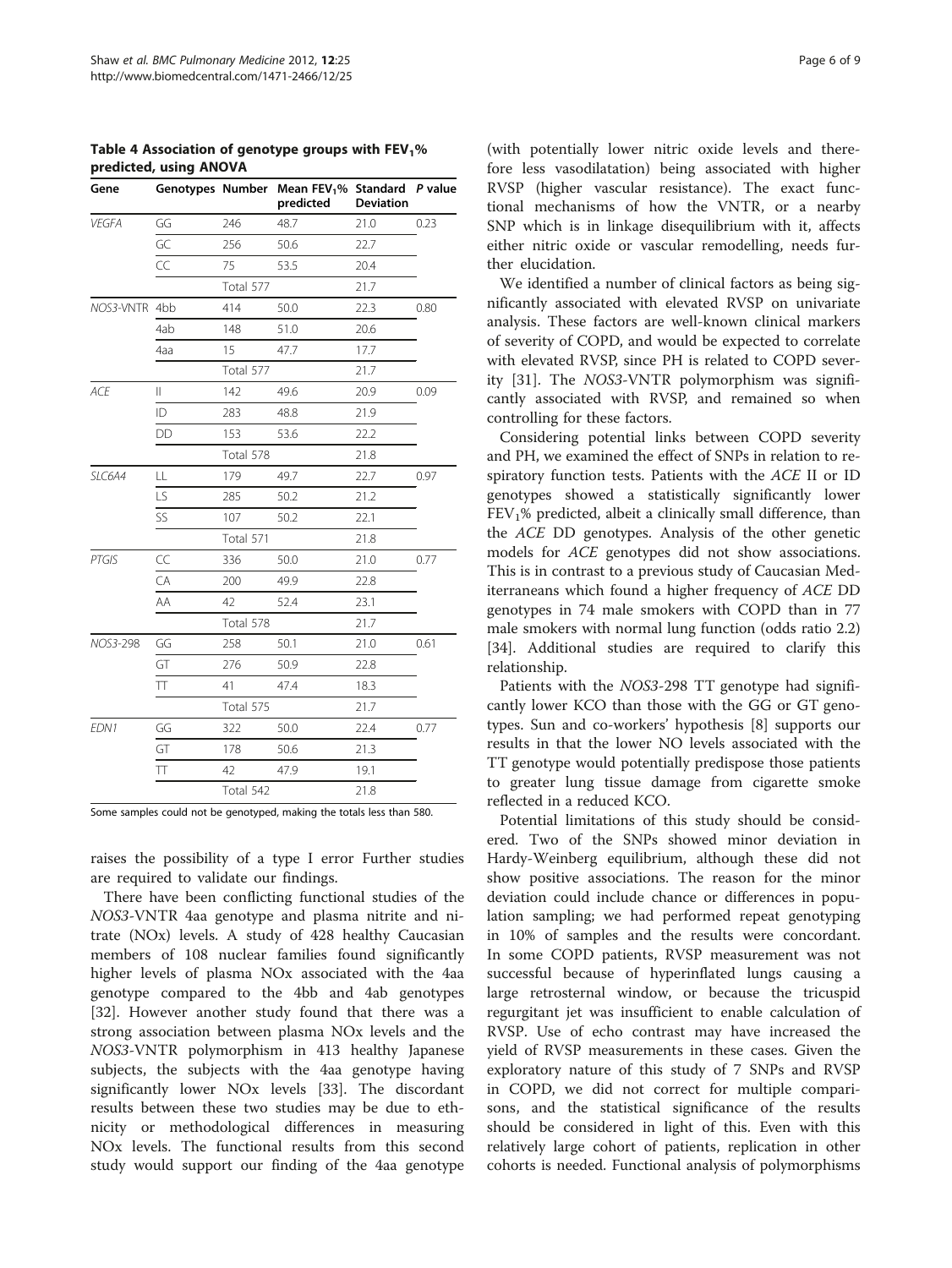| Gene      | Genotypes                | Number    | Mean KCO<br>% predicted | Standard<br>Deviation | $P$ value |
|-----------|--------------------------|-----------|-------------------------|-----------------------|-----------|
| VEGFA     | $\mathsf{G}\mathsf{G}$   | 241       | 58.4                    | 23.0                  | 0.88      |
|           | $\overline{\mathsf{GC}}$ | 244       | 57.7                    | 21.8                  |           |
|           | CC                       | 73        | 59.1                    | 23.9                  |           |
|           |                          | Total 558 |                         | 22.6                  |           |
| NOS3-VNTR | 4bb                      | 401       | 58.1                    | 22.9                  | 0.36      |
|           | 4ab                      | 142       | 59.1                    | 21.5                  |           |
|           | 4aa                      | 15        | 50.3                    | 24.5                  |           |
|           |                          | Total 558 |                         | 22.6                  |           |
| ACE       | $\parallel$              | 136       | 60.3                    | 24.9                  | 0.42      |
|           | ID                       | 273       | 57.3                    | 22.1                  |           |
|           | DD                       | 150       | 57.6                    | 21.2                  |           |
|           |                          | Total 559 |                         | 22.6                  |           |
| SLC6A4    | LL                       | 176       | 58.0                    | 22.4                  | 0.84      |
|           | LS                       | 275       | 58.7                    | 22.8                  |           |
|           | SS                       | 101       | 57.2                    | 22.0                  |           |
|           |                          | Total 552 |                         | 22.5                  |           |
| PTGIS     | $\subset \subset$        | 327       | 58.5                    | 21.4                  | 0.11      |
|           | CA                       | 192       | 56.2                    | 23.8                  |           |
|           | AA                       | 40        | 64.3                    | 25.0                  |           |
|           |                          | Total 559 |                         | 22.6                  |           |
| NOS3-298  | GG                       | 250       | 58.5                    | 24.0                  | 0.10      |
|           | GT                       | 265       | 58.9                    | 21.7                  |           |
|           | $\top\top$               | 41        | 50.9                    | 16.7                  |           |
|           |                          | Total 556 |                         |                       |           |
| EDN1      | GG                       | 310       | 57.5                    | 22.4                  | 0.17      |
|           | GT                       | 173       | 57.5                    | 22.7                  |           |
|           | $\top\hspace{-0.6em}T$   | 40        | 64.6                    | 24.5                  |           |
|           |                          | Total 523 |                         | 22.7                  |           |

#### <span id="page-6-0"></span>Table 5 Association of genotype groups with KCO % predicted, in COPD patients with a KCO measurement, using **ANOVA**

Some samples could not be genotyped, making the totals less than 580.

in model systems and genome-wide association studies of PH in COPD would be worthwhile in the future.

## Conclusions

This study has shown a significant association between RVSP in COPD patients and the NOS3-VNTR 4aa or 4ab genotype. We also found associations between the ACE II or ID genotypes and lower  $FEV<sub>1</sub>%$  predicted and the NOS3-298 TT genotype and lower KCO % predicted. These results suggest that these polymorphisms may influence disease phenotype in COPD patients. Further study of these genes could lead to the development of prognostic and screening tools for PH in COPD, eventually leading to novel therapy targeting these pathways.

# Additional files

[Additional file 1](http://www.biomedcentral.com/content/supplementary/2025_1566558453628298_MOESM1_ESM.doc) Table S1: Candidate genes and polymorphisms. Table **S2**: Multiple regression analysis for RVSP. Table **S3**: Association of genotypes with RVSP measurements, using t-test. Table S4: Association of genotypes with FEV1% predicted, using t-test. Table 55: Association of genotypes vs KCO percent predicted, using t-test.

#### Competing interests

The authors declare they have no competing interests.

#### Authors' contributions

IAY, JGS, RVB, PVZ and KMF designed the study and analysed data. JGS carried out the genotyping. JGS and LHP recruited and phenotyped patients. JGS and AGD carried out and interpreted lung function testing. DJB was responsible for the echocardiographs. JGS and IAY carried out the statistical analyses and interpretation of the data. JGS and IAY drafted the manuscript, and all authors contributed to and approved the manuscript.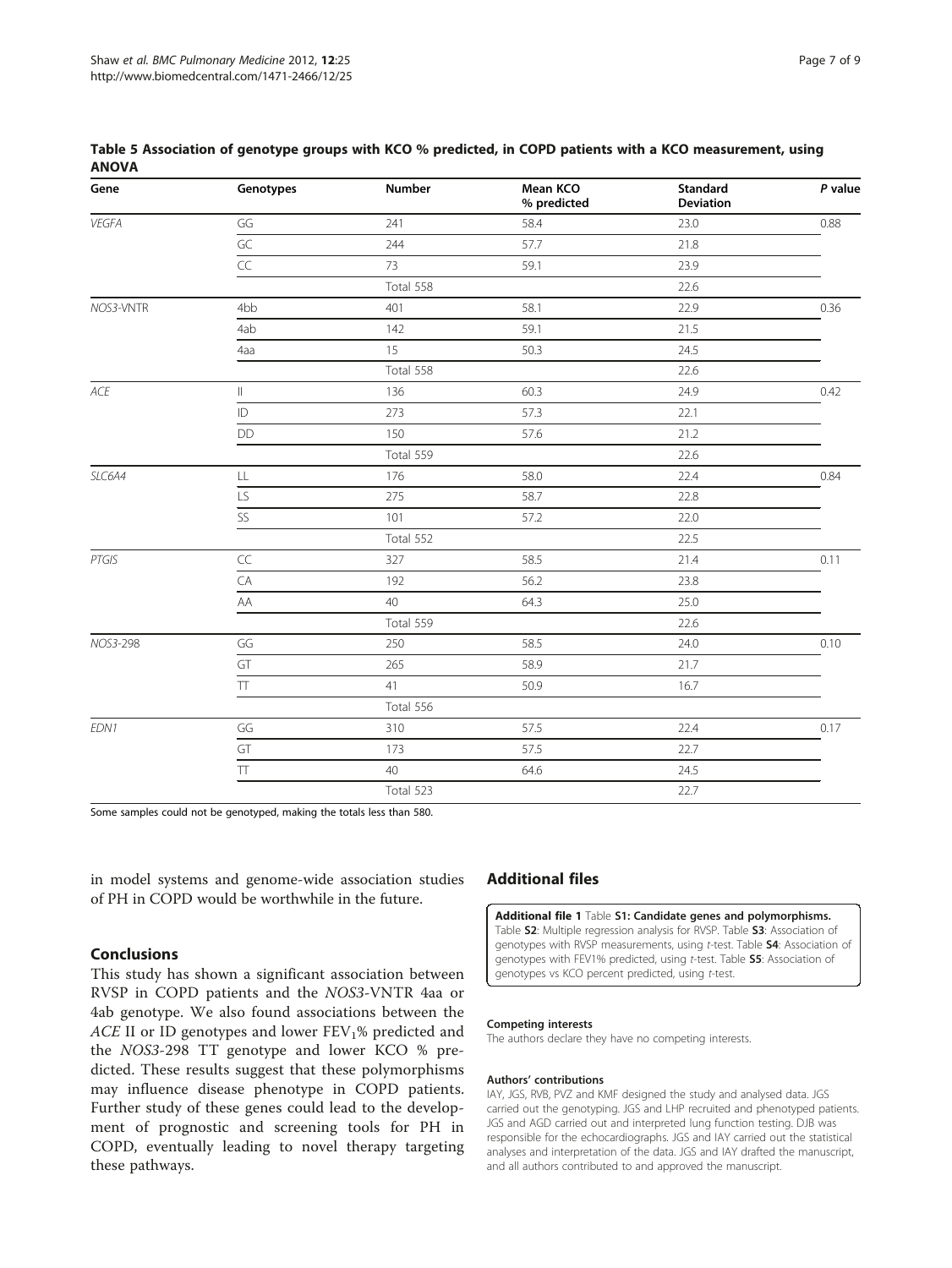#### <span id="page-7-0"></span>Acknowledgments

We sincerely thank the patients and staff of The Prince Charles Hospital for their participation in this study. We acknowledge funding support from The Prince Charles Hospital Foundation, NHMRC Career Development Award (IY) and NHMRC Practitioner Fellowship (KF).

#### Author details

<sup>1</sup>Department of Thoracic Medicine, The Prince Charles Hospital, Rode Rd, Chermside, Brisbane QLD 4032, Australia. <sup>2</sup>Department of Echocardiography, The Prince Charles Hospital, Rode Rd, Chermside, Brisbane QLD4032, Australia. <sup>3</sup>School of Medicine, The University of Queensland, St Lucia, Brisbane QLD4067, Australia.

#### Received: 4 November 2011 Accepted: 28 May 2012 Published: 13 June 2012

#### References

- 1. Minai OA, Chaouat A, Adnot S: Pulmonary hypertension in COPD: epidemiology, significance, and management: pulmonary vascular disease: the global perspective. Chest 2010, 137(6 Suppl):39S–51S.
- 2. Weitzenblum E, Sautegeau A, Ehrhart M, Mammosser M, Hirth C, Roegel E: Long-term course of pulmonary arterial pressure in chronic obstructive pulmonary disease. Am Rev Respir Dis 1984, 130(6):993–998.
- 3. Kessler R, Faller M, Weitzenblum E, Chaouat A, Aykut A, Ducolone A, Ehrhart M, Oswald-Mammosser M: "Natural history" of pulmonary hypertension in a series of 131 patients with chronic obstructive lung disease. Am J Respir Crit Care Med 2001, 164(2):219–224.
- Jyothula S, Safdar Z: Update on pulmonary hypertension complicating chronic obstructive pulmonary disease. Int J Chron Obstruct Pulmon Dis 2009, 4:351–363.
- 5. Chaouat A, Savale L, Chouaid C, Tu L, Sztrymf B, Canuet M, Maitre B, Housset B, Brandt C, Le CP, et al: Role for interleukin-6 in COPD-related pulmonary hypertension. Chest 2009, 136(3):678–687.
- 6. Ulrich S, Hersberger M, Fischler M, Nussbaumer-Ochsner Y, Treder U, Russi EW, Speich R: Genetic polymorphisms of the serotonin transporter, but not the 2a receptor or nitric oxide synthetase, are associated with pulmonary hypertension in chronic obstructive pulmonary disease. Respiration; international review of thoracic diseases 2010, 79(4):288–295.
- 7. Castaldi PJ, Hersh CP, Reilly JJ, Silverman EK: Genetic associations with hypoxemia and pulmonary arterial pressure in COPD. Chest 2009, 135 (3):737–744.
- Sun LR, Wang C, Wu AQ, Yan BM, Li DM, Zhang JL, Wang GJ, Zhang Y, Li XQ, Zhang QZ: Gene polymorphism of the endothelial nitric oxide synthase enzyme and pulmonary hypertension in patient with chronic obstructive pulmonary disease. Zhonghua Jie He He Hu Xi Za Zhi 2008, 31 (5):335–340.
- 9. Eddahibi S, Chaouat A, Tu L, Chouaid C, Weitzenblum E, Housset B, Maitre B, Adnot S: Interleukin-6 gene polymorphism confers susceptibility to pulmonary hypertension in chronic obstructive pulmonary disease. Proc Am Thorac Soc 2006, 3(6):475–476.
- 10. Tkacova R, Joppa P, Stancak B, Salagovic J, Misikova S, Kalina I: The link between angiotensin-converting enzyme genotype and pulmonary artery pressure in patients with COPD. Wien Klin Wochenschr 2005, 117(5– 6):210–214.
- 11. Ahsan A, Ram R, Baig MA, Pasha MA: ACE I allele and eNOS G allele crosstalk may have a role in chronic obstructive pulmonary disease. Clin Biochem 2004, 37(11):1037–1040.
- 12. Kanazawa H, Tateishi Y, Yoshikawa J: Acute effects of nifedipine administration in pulmonary haemodynamics and oxygen delivery during exercise in patients with chronic obstructive pulmonary disease: implication of the angiotensin-converting enzyme gene polymorphisms. Clin Physiol Funct Imaging 2004, 24(4):224–228.
- 13. Yildiz P, Oflaz H, Cine N, Erginel-Unaltuna N, Erzengin F, Yilmaz V: Gene polymorphisms of endothelial nitric oxide synthase enzyme associated with pulmonary hypertension in patients with COPD. Respir Med 2003, 97 (12):1282–1288.
- 14. Eddahibi S, Chaouat A, Morrell N, Fadel E, Fuhrman C, Bugnet AS, Dartevelle P, Housset B, Hamon M, Weitzenblum E, et al: Polymorphism of the serotonin transporter gene and pulmonary hypertension in chronic obstructive pulmonary disease. Circulation 2003, 108(15):1839–1844.
- 15. Kanazawa H, Hirata K, Yoshikawa J: Effects of captopril administration on pulmonary haemodynamics and tissue oxygenation during exercise in ACE gene subtypes in patients with COPD: a preliminary study. Thorax 2003, 58(7):629–631.
- 16. Kanazawa H, Otsuka T, Hirata K, Yoshikawa J: Association between the angiotensin-converting enzyme gene polymorphisms and tissue oxygenation during exercise in patients with COPD. Chest 2002, 121 (3):697–701.
- 17. Kanazawa H, Okamoto T, Hirata K, Yoshikawa J: Deletion polymorphisms in the angiotensin converting enzyme gene are associated with pulmonary hypertension evoked by exercise challenge in patients with chronic obstructive pulmonary disease. Am J Respir Crit Care Med 2000, 162(4 Pt 1):1235–1238.
- 18. van Suylen RJ, Wouters EF, Pennings HJ, Cheriex EC, van Pol PE, Ambergen AW, Vermelis AM, Daemen MJ: The DD genotype of the angiotensin converting enzyme gene is negatively associated with right ventricular hypertrophy in male patients with chronic obstructive pulmonary disease. Am J Respir Crit Care Med 1999, 159 (6):1791–1795.
- 19. Nakayama T, Soma M, Saito S, Honye J, Yajima J, Rahmutula D, Kaneko Y, Sato M, Uwabo J, Aoi N, et al: Association of a novel single nucleotide polymorphism of the prostacyclin synthase gene with myocardial infarction. Am Heart J 2002, 143(5):797–801.
- 20. Watson CJ, Webb NJ, Bottomley MJ, Brenchley PE: Identification of polymorphisms within the vascular endothelial growth factor (VEGF) gene: correlation with variation in VEGF protein production. Cytokine 2000, 12(8):1232–1235.
- 21. Global strategy for the diagnosis, management, and prevention of chronic obstructive pulmonary disease. [\[www.goldcopd.com/\]](http://www.goldcopd.com/).
- 22. Miller MR, Crapo R, Hankinson J, Brusasco V, Burgos F, Casaburi R, Coates A, Enright P, van der Grinten CP, Gustafsson P, et al: General considerations for lung function testing. Eur Respir J 2005, 26(1):153–161.
- 23. Miller MR, Hankinson J, Brusasco V, Burgos F, Casaburi R, Coates A, Crapo R, Enright P, van der Grinten CP, Gustafsson P, et al: Standardisation of spirometry. Eur Respir J 2005, 26(2):319-338.
- 24. Macintyre N, Crapo RO, Viegi G, Johnson DC, van der Grinten CP, Brusasco V, Burgos F, Casaburi R, Coates A, Enright P, et al: Standardisation of the single-breath determination of carbon monoxide uptake in the lung. Eur Respir J 2005, 26(4):720–735.
- 25. Morris JF, Koski A, Johnson LC: Spirometric standards for healthy nonsmoking adults. Am Rev Respir Dis 1971, 103(1):57–67.
- 26. Cotes JE: Lung Function. London: Blackwell Scientific Publications; 1993.
- 27. Celli BR, Thomas NE, Anderson JA, Ferguson GT, Jenkins CR, Jones PW, Vestbo J, Knobil K, Yates JC, Calverley PM: Effect of pharmacotherapy on rate of decline of lung function in chronic obstructive pulmonary disease: results from the TORCH study. Am J Respir Crit Care Med 2008, 178(4):332–338.
- 28. Lang RM, Bierig M, Devereux RB, Flachskampf FA, Foster E, Pellikka PA, Picard MH, Roman MJ, Seward J, Shanewise JS, et al: Recommendations for chamber quantification: a report from the American Society of Echocardiography's Guidelines and Standards Committee and the Chamber Quantification Writing Group, developed in conjunction with the European Association of Echocardiography, a branch of the European Society of Cardiology. J Am Soc Echocardiogr 2005, 18 (12):1440–1463.
- 29. Miller SA, Dykes DD, Polesky HF: A simple salting out procedure for extracting DNA from human nucleated cells. Nucleic Acids Res 1988, 16 (3):1215.
- 30. Dupont WD, Plummer WD Jr: Power and sample size calculations. A review and computer program. Control Clin Trials 1990, 11(2):116–128.
- Higham MA, Dawson D, Joshi J, Nihoyannopoulos P, Morrell NW: Utility of echocardiography in assessment of pulmonary hypertension secondary to COPD. Eur Respir J 2001, 17(3):350–355.
- 32. Wang XL, Mahaney MC, Sim AS, Wang J, Blangero J, Almasy L, Badenhop RB, Wilcken DE: Genetic contribution of the endothelial constitutive nitric oxide synthase gene to plasma nitric oxide levels. Arterioscler Thromb Vasc Biol 1997, 17(11):3147–3153.
- 33. Tsukada T, Yokoyama K, Arai T, Takemoto F, Hara S, Yamada A, Kawaguchi Y, Hosoya T, Igari J: Evidence of association of the ecNOS gene polymorphism with plasma NO metabolite levels in humans. Biochem Biophys Res Commun 1998, 245(1):190–193.